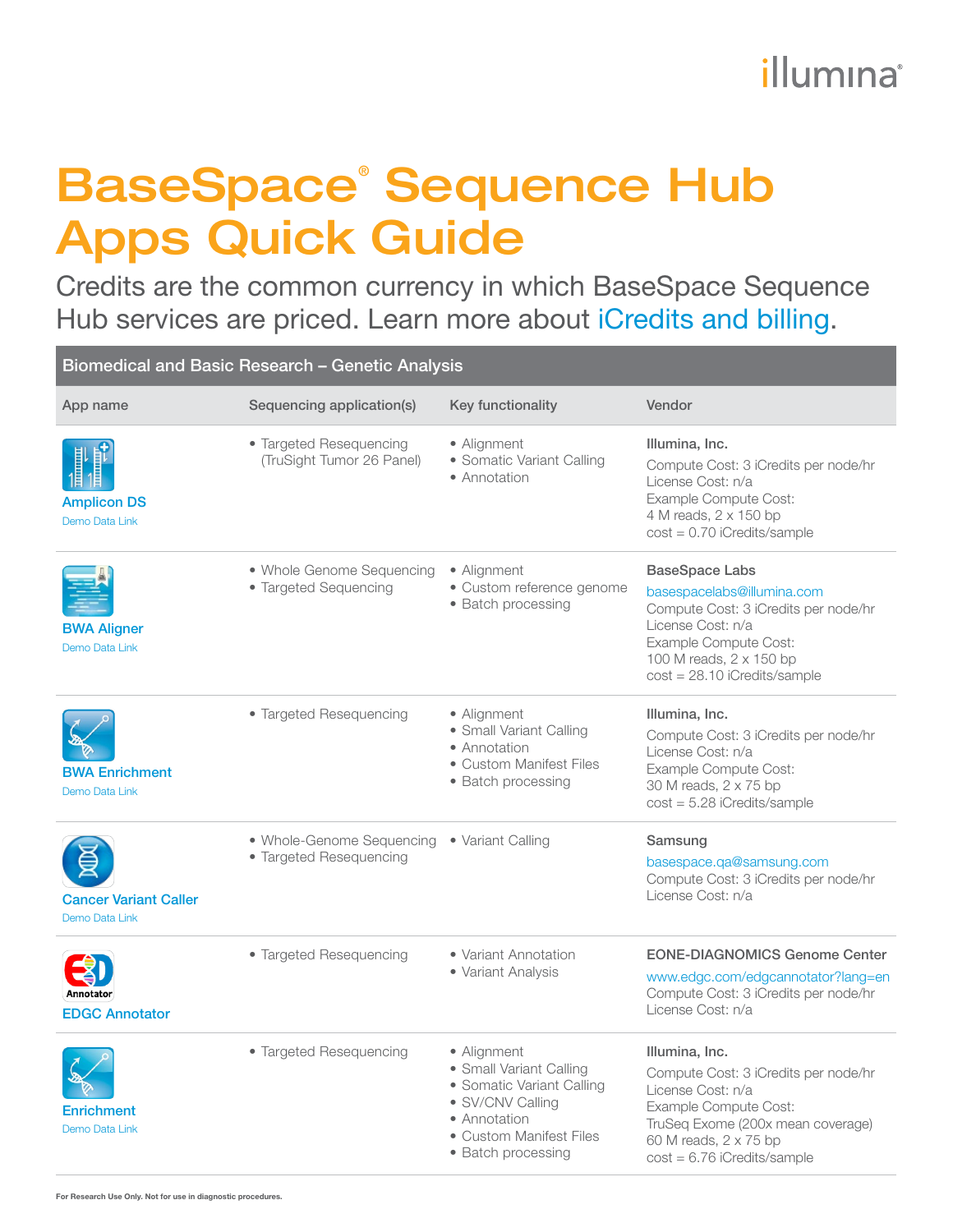| Biomedical and Basic Research - Genetic Analysis (continued) |                                                             |                                                         |                                                                                                                                                                                                                                       |  |
|--------------------------------------------------------------|-------------------------------------------------------------|---------------------------------------------------------|---------------------------------------------------------------------------------------------------------------------------------------------------------------------------------------------------------------------------------------|--|
| App name                                                     | Sequencing application(s)                                   | Key functionality                                       | Vendor                                                                                                                                                                                                                                |  |
| <b>GeneTalk Variant Analyzer</b>                             | • Targeted Resequencing                                     | • Variant Annotation<br>• Variant Analysis              | <b>GeneTalk</b><br>www.gene-talk.de<br>Compute Cost: Free<br>License Cost: n/a                                                                                                                                                        |  |
| <b>LoFreq Rare Variant Caller</b><br><b>Demo Data Link</b>   | • Targeted Resequencing<br>• Oncology                       | • Variant Caller                                        | Genome Institute of Singapore<br>www.gisapps.org/lofreqbs/contact.htm<br>Compute Cost: 3 iCredits per node/hr<br>License Cost:<br>- 1 iCredit per 10 GB of input file<br>- 4 iCredits for 30-39 GB<br>- 5 iCredits 40-49 GB<br>- etc. |  |
| <b>Melanoma Profiler</b>                                     | • Targeted Resequencing<br>• Oncology                       | • Variant Analysis<br>• Tumor Normal                    | <b>Biomatters Ltd.</b><br>apps.biomatters.com<br>melanoma-profiler/welcome<br>Compute Cost: Free                                                                                                                                      |  |
| mtDNA Variant Analyzer<br><b>Demo Data Link</b>              | • Targeted Resequencing<br>• mtDNA Profiling<br>• Forensics | • Visualizatoin<br>• Variant Analysis                   | Illumina, Inc.<br>Compute Cost: Free<br>License Cost: n/a                                                                                                                                                                             |  |
| mtDNA Variant Processor<br>Demo Data Link                    | • Targeted Resequencing<br>• mtDNA Profiling<br>• Forensics | • mtDNA Variant Calling                                 | Illumina, Inc.<br>Compute Cost: Free<br>License Cost: n/a                                                                                                                                                                             |  |
| <b>DIG</b><br><b>MutationForecaster</b>                      | • RNA-Seq<br>• Variant Analysis                             | • Interpret and validate<br>splicing and protein coding | Cytognomix Inc.<br>mutations that affect mRNA basespace.mutationforecaster.com<br>Compute Cost: Free<br>License Cost:<br>- 1 Day Subscription: 75 iCredits<br>- 7 Day Subscription: 125 iCredits                                      |  |
| <b>MyFLq</b><br>Demo Data Link                               | • Forensics                                                 | • STR and SNP query                                     | <b>University Ghent</b><br>forensic.ugent.be<br>Compute Cost: 3 iCredits per node/hr<br>License Cost: n/a                                                                                                                             |  |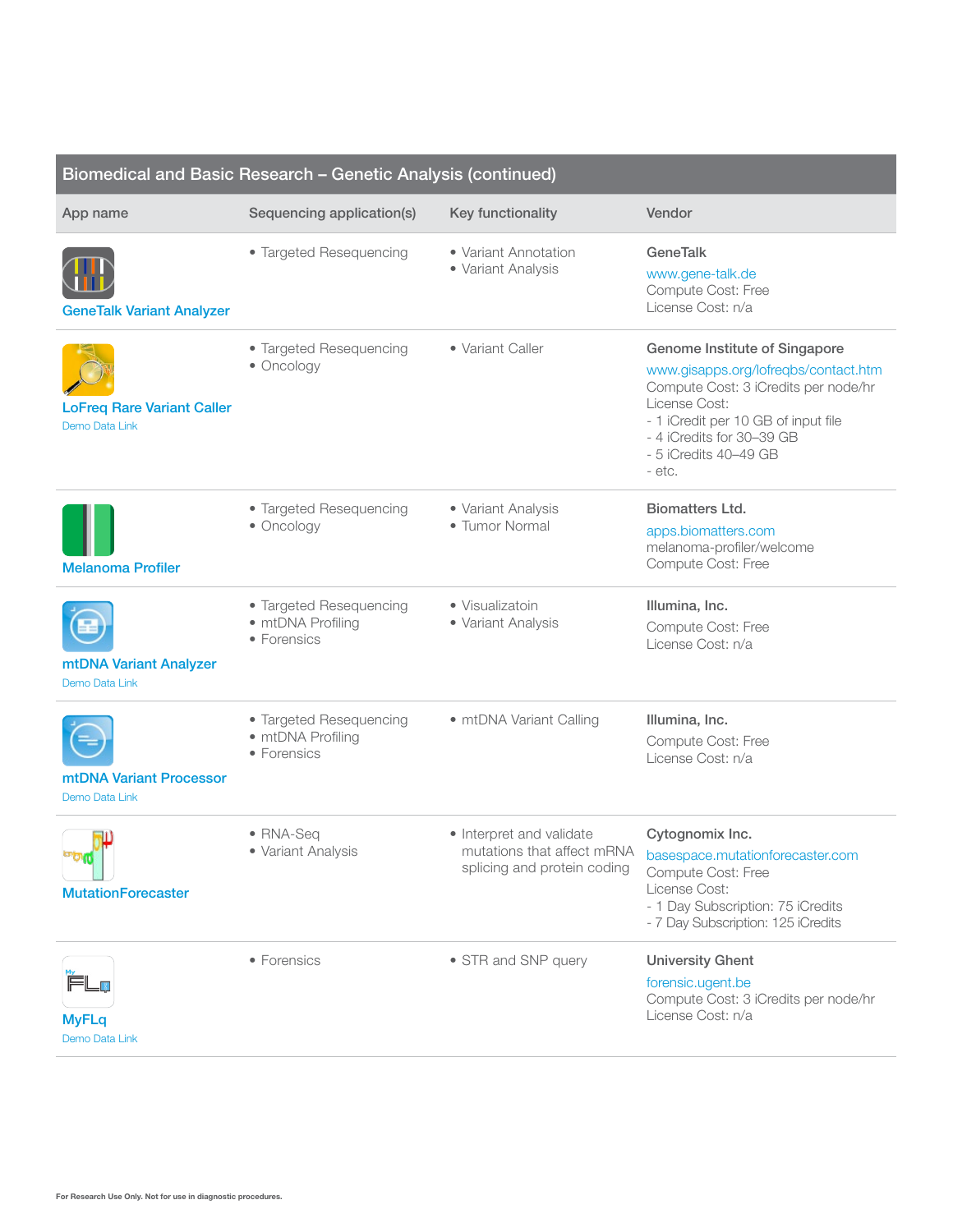| Biomedical and Basic Research - Genetic Analysis (continued)       |                                              |                                                                                                                                      |                                                                                                                                                                                                                      |  |
|--------------------------------------------------------------------|----------------------------------------------|--------------------------------------------------------------------------------------------------------------------------------------|----------------------------------------------------------------------------------------------------------------------------------------------------------------------------------------------------------------------|--|
| App name                                                           | Sequencing application(s)                    | Key functionality                                                                                                                    | Vendor                                                                                                                                                                                                               |  |
| <b>Novoalign Generic</b><br><b>DNA</b> pipeline<br>Demo Data Link  | • Resequencing                               | • Alignment<br>· Variant Calling                                                                                                     | Novocraft<br>www.novocraft.com/products/novoalign<br>Compute Cost: 3 iCredits per node/hr                                                                                                                            |  |
| <b>NuGEN Ovation</b><br><b>Target Enrichment</b><br>Demo Data Link | • Targeted Resequencing                      | • Demultiplexing<br>• Alignment                                                                                                      | NuGEN Technologies, Inc.<br>www.nugen.com<br>Compute Cost: 3 iCredits per node/hr<br>License Cost: n/a                                                                                                               |  |
| Phy-Mer<br><b>Phy-Mer</b>                                          | · Mitochondrial Analysis                     | • Haplogroup Analysis                                                                                                                | <b>MEEI Bioinformatics Center (MBC)</b><br>github.com/danielnavarrogomez/<br>phy-mer<br>Compute Cost: 3 iCredits per node/hr<br>License Cost: n/a                                                                    |  |
| <b>TruSeq<sup>®</sup> Amplicon</b><br>Demo Data Link               | • Targeted Resequencing                      | • Alignment<br>• Small Variant Calling<br>• Somatic Variant Calling<br>• Annotation<br>• Custom Manifest Files<br>• Batch processing | Illumina, Inc.<br>Compute Cost: 3 iCredits per node/hr<br>License Cost: n/a<br>Example Compute Cost:<br>TruSight Myeloid Panel<br>(5000x mean coverage)<br>2.35 M reads, 2 x 150 bp<br>$cost = 0.78$ iCredits/sample |  |
| <b>TruSeg Long-Read</b><br><b>Assembly</b><br>Demo Data Link       | • TruSeq Synthetic<br>Long Reads             | • Assembly of synthetic<br>long reads<br>• Phasing Analysis                                                                          | Illumina, Inc.<br>Compute Cost: Free<br>License Cost: n/a                                                                                                                                                            |  |
| <b>TruSeq Phasing Analysis</b><br>Demo Data Link                   | • Genetic Analysis<br>• Haplotype Resolution | • Phasing Analysis                                                                                                                   | Illumina, Inc.<br>Compute Cost: Free<br>License Cost: n/a                                                                                                                                                            |  |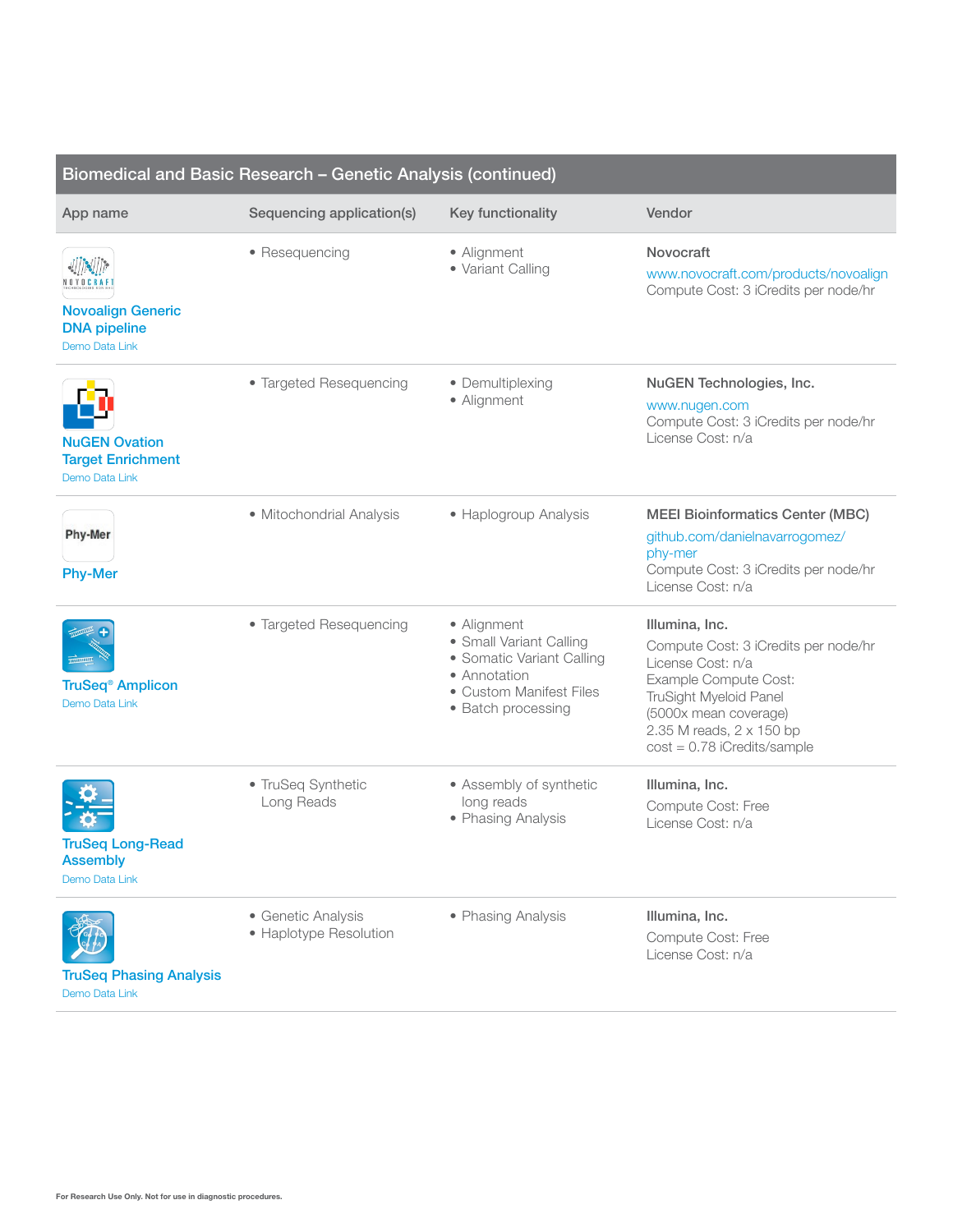| Biomedical and Basic Research - Genetic Analysis (continued) |                                                       |                                                                                                  |                                                                                                                                                                                                                                    |
|--------------------------------------------------------------|-------------------------------------------------------|--------------------------------------------------------------------------------------------------|------------------------------------------------------------------------------------------------------------------------------------------------------------------------------------------------------------------------------------|
| App name                                                     | Sequencing application(s)                             | Key functionality                                                                                | Vendor                                                                                                                                                                                                                             |
| <b>TruSight Tumor 15</b><br>Demo Data Link                   | • Targeted Resequencing<br>(TruSight Tumor 15 Panel)  | • Alignment<br>· Variant Calling                                                                 | Illumina, Inc.<br>Compute Cost: 3 iCredits per node/hr<br>License Cost: n/a<br>Example Compute Cost:<br>TruSight Tumor 15 Panel<br>(5000x mean coverage)<br>733 K reads, 2 x 150 bp<br>$cost = 0.35$ iCredits/sample               |
| <b>TruSight Tumor 170</b>                                    | • Targeted Resequencing<br>(TruSight Tumor 170 Panel) | • Variant Calling<br>· SV/CNV Calling<br>• RNA Fusion Calling                                    | Illumina, Inc.<br>Compute Cost: Free<br>License Cost: n/a                                                                                                                                                                          |
| Tumor Normal<br>Demo Data Link                               | • Whole Genome Sequencing                             | • Variant Calling<br>· SV/CNV Calling<br>• Annotation<br>• Tumor Normal Analysis                 | Illumina, Inc.<br>Compute Cost: 3 iCredits per node/hr<br>License Cost: n/a<br>Example Compute Cost:<br>Whole Genome<br>(80x Tumor/40x Normal mean coverage)<br>1.8 B reads, 2 x 100 bp<br>$cost = 92.88$ iCredits/pair of samples |
| <b>Whole Genome</b><br><b>Sequencing</b><br>Demo Data Link   | • Whole Genome Sequencing                             | • Alignment<br>• Small Variant Calling<br>· SV/CNV Calling<br>• Annotation<br>• Batch Processing | Illumina, Inc.<br>Compute Cost: 3iCredits per node/hr<br>License Cost: n/a<br>Whole Genome<br>(30x mean coverage)<br>300 M reads, 2 x 150 bp<br>$cost = 9-12$ iCredits/sample<br>depending on sample quality                       |
| CrossMap<br>Demo Data Link                                   | • Data conversion                                     | • Converts genome<br>coordinates between<br>different assemblies                                 | <b>BaseSpace Labs</b><br>basespacelabs@illumina.com<br>Compute Cost: 3 iCredits per node/hr<br>License Cost: n/a                                                                                                                   |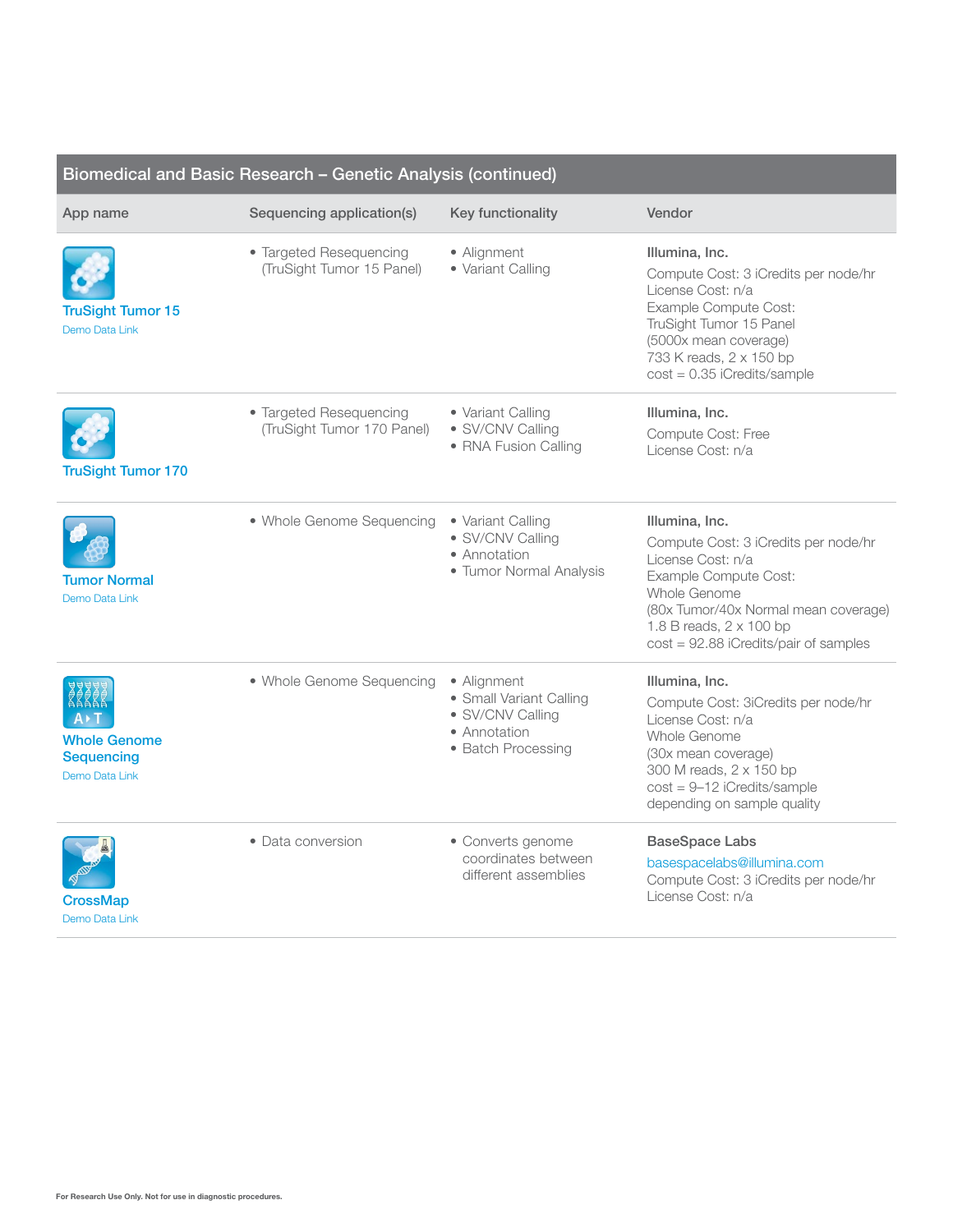| Data Handling, Data Quality Control (QC), and Data Visualization |                                                                                 |                                                                                                                            |                                                                                                                        |
|------------------------------------------------------------------|---------------------------------------------------------------------------------|----------------------------------------------------------------------------------------------------------------------------|------------------------------------------------------------------------------------------------------------------------|
| App name                                                         | Sequencing application(s)                                                       | Key functionality                                                                                                          | Vendor                                                                                                                 |
| <b>Elastic Genome Browser</b>                                    | • Resequencing (human)                                                          | • Genome Browser<br>• Visualizatoins                                                                                       | <b>Strand Life Sciences</b><br>www.strandls.com<br>Compute Cost: Free<br>License Cost: n/a                             |
| <b>FASTA Upload</b>                                              | · Data Import                                                                   | • Import FASTA files                                                                                                       | <b>BioBam Bioinformatics S.L.</b><br>www.biobam.com/basespaceapps<br>Compute Cost: Free<br>License Cost: n/a           |
| <b>FASTQ Toolkit</b>                                             | • FASTQ Manipulation                                                            | • Sub-sampling<br>• Adapter Trimming<br>• Base Trimming<br>• Quality Trimming<br>• Read Filtering                          | <b>BaseSpace Labs</b><br>basespacelabs@illumina.com<br>Compute Cost: 3 iCredits per node/hr<br>License Cost: n/a       |
| <b>FASTQC</b><br>Demo Data Link                                  | $\bullet$ Data QC                                                               | • Base QC Profile                                                                                                          | <b>BaseSpace Labs</b><br>basespacelabs@illumina.com<br>Compute Cost: 3 iCredits per node/hr<br>License Cost: n/a       |
| Genome Profiler                                                  | • Resequencing (human)                                                          | • Genome Browser<br>• Visualizations                                                                                       | <b>Biomatters Ltd.</b><br>apps.biomatters.com/<br>melanoma-profiler/welcome<br>Compute Cost: Free<br>License Cost: n/a |
| <b>Integrative Genomics</b><br><b>Viewer</b>                     | • Whole Genome Sequencing<br>• Targeted Resequencing<br>• ChIP-Seq<br>• RNA-Seq | • Genome Browser<br>• Visualizations                                                                                       | <b>BaseSpace Labs</b><br>basespacelabs@illumina.com<br>Compute Cost: Free<br>License Cost: n/a                         |
| <b>SRA Import</b>                                                | · Data Import<br>• General NGS                                                  | • Imports NGS data from<br><b>NCBI Sequence Read</b><br>Archive to BaseSpace<br>Sequence Hub using SRA<br>accession number | <b>BaseSpace Labs</b><br>basespacelabs@illumina.com<br>Compute Cost: 3 iCredits per node/hr<br>License Cost: n/a       |
| <b>SRA Submission</b>                                            | • Data Export<br>• General NGS                                                  | • Submission of data to<br><b>NCBI SRA</b>                                                                                 | <b>BaseSpace Labs</b><br>basespacelabs@illumina.com<br>Compute Cost: 3 iCredits per node/hr<br>License Cost: n/a       |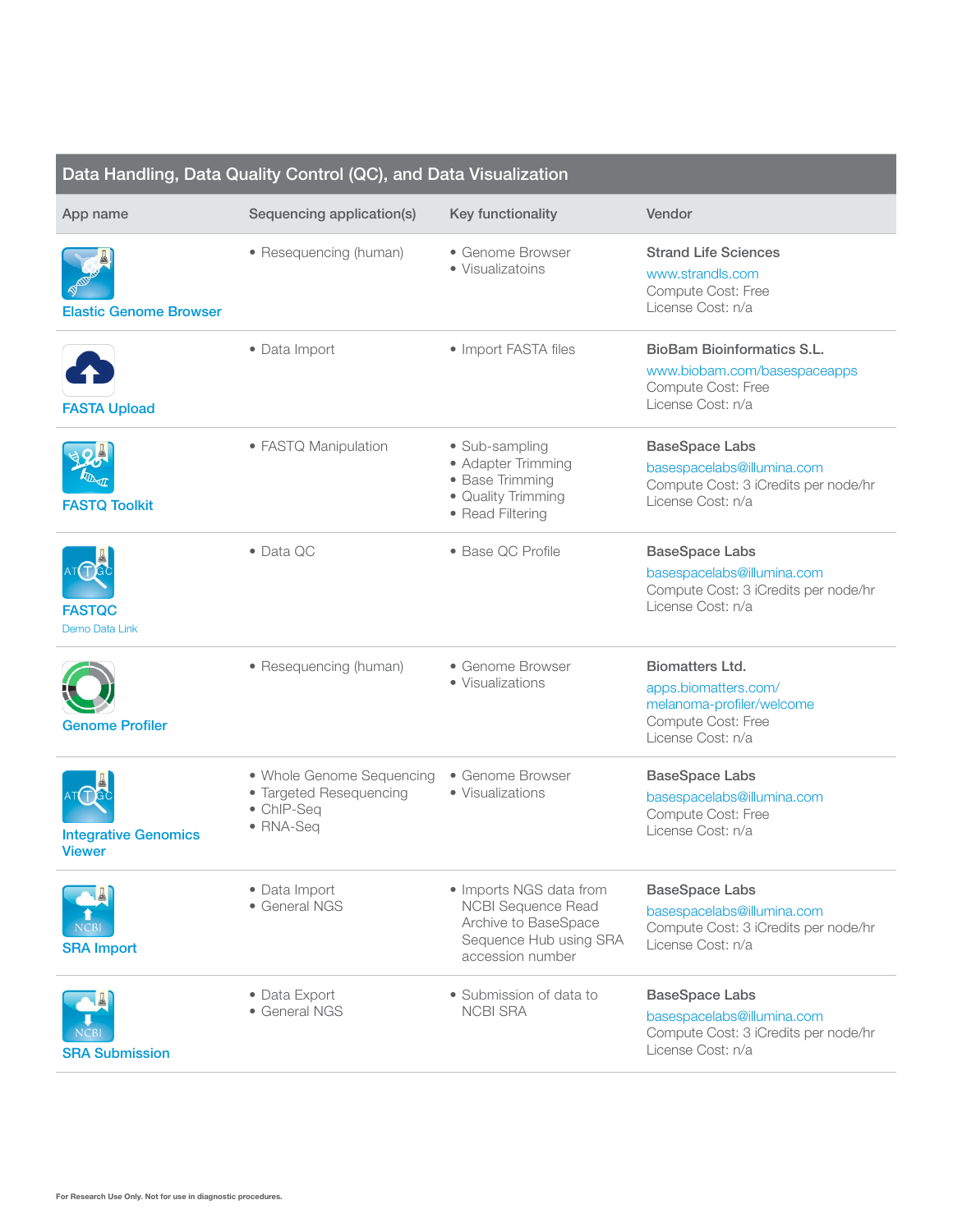## Data Handling, Data Quality Control (QC), and Data Visualization (continued)

| App name                                                                         | Sequencing application(s) | Key functionality                                                  | Vendor                                                                                                              |
|----------------------------------------------------------------------------------|---------------------------|--------------------------------------------------------------------|---------------------------------------------------------------------------------------------------------------------|
| Keck<br>Medicine<br>of USC<br><b>USC BigWig Generator</b><br>Demo Data Link      | • Data Conversion         | • Convert data to BigWig<br>file format                            | Ramsingh Lab Keck-Hematology<br>github.com/RamsinghLab<br>Compute Cost: 3 iCredits per node/hr<br>License Cost: n/a |
| $\frac{1}{2}$<br><b>VCAT</b><br><b>Variant Calling</b><br><b>Assessment Tool</b> | $\bullet$ Data QC         | • Comparison of variant<br>call sets<br>• SNV and Indel statistics | <b>BaseSpace Labs</b><br>basespacelabs@illumina.com<br>Compute Cost: 3 iCredits per node/hr<br>License Cost: n/a    |

[Demo Data Link](https://basespace.illumina.com/s/J62DJw20qiXZ)

| <b>Gene Expression and Regulation</b>                |                                             |                                                                         |                                                                                                                                                                                                                                                      |  |
|------------------------------------------------------|---------------------------------------------|-------------------------------------------------------------------------|------------------------------------------------------------------------------------------------------------------------------------------------------------------------------------------------------------------------------------------------------|--|
| App name                                             | Sequencing application(s)                   | Key functionality                                                       | Vendor                                                                                                                                                                                                                                               |  |
| <b>ChIPSeq</b><br>Demo Data Link                     | • DNA-Protein Interactions<br>• ChIPSeq     | • Uses MACS for peak<br>identificatoin and HOMER<br>for motif discovery | <b>BaseSpace Labs</b><br>basespacelabs@illumina.com<br>Compute Cost: 3 iCredits per node/hr<br>License Cost: n/a                                                                                                                                     |  |
| <b>Cufflinks Assembly &amp; DE</b><br>Demo Data Link | • Transcriptome Mining<br>• Gene Expressoin | • Assembly of novel<br>transcripts<br>• Differential Expression         | Illumina, Inc.<br>Compute Cost: 3 iCredits per node/hr<br>License Cost: n/a<br>Example Compute Cost:<br>mRNA: $25$ M reads, $2 \times 75$ bp<br>$cost = 11.25$ iCredits/sample<br>total RNA: 50 M reads, 2 x 75 bp<br>$cost = 23.49$ iCredits/sample |  |
| DESeq2<br>Demo Data Link                             | • Transcriptome Mining<br>• Gene Expression | • Differential Expression                                               | <b>BaseSpace Labs</b><br>basespacelabs@illumina.com<br>Compute Cost: 3 iCredits per node/hr<br>License Cost: n/a<br>Example Compute Cost:<br>mRNA: 25 M reads, 2 x 75 bp<br>$cost = 37.64$ iCredits/sample<br>totalRNA: 50 M reads, $2 \times 75$ bp |  |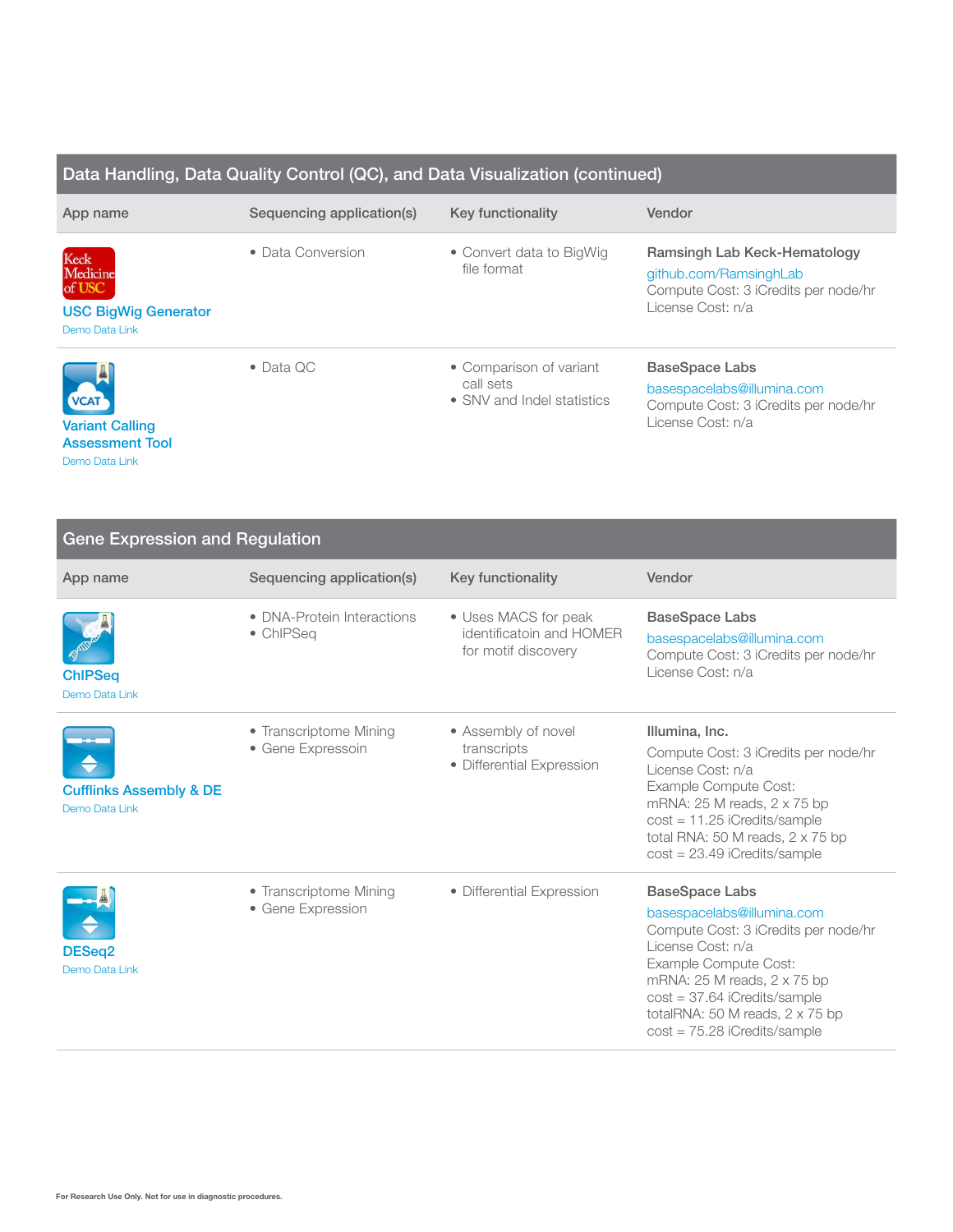| <b>Gene Expression and Regulation (continued)</b>                                 |                                                                                 |                                                                                                     |                                                                                                                                                                                                                      |
|-----------------------------------------------------------------------------------|---------------------------------------------------------------------------------|-----------------------------------------------------------------------------------------------------|----------------------------------------------------------------------------------------------------------------------------------------------------------------------------------------------------------------------|
| App name                                                                          | Sequencing application(s)                                                       | Key functionality                                                                                   | Vendor                                                                                                                                                                                                               |
| <b>GePS</b><br><b>Genomatix Pathway</b><br><b>System (GePS)</b><br>Demo Data Link | • Transcriptome<br>• ChIP-Seq<br>• Methyl-Seq<br>• Oncology                     | • Pathway Analysis<br>• Genomatix                                                                   | Genomatix<br>www.genomatix.de<br>Compute Cost: Free<br>License Cost: 7 Day<br>Subscription: 70 iCredits                                                                                                              |
| <b>iPathwayGuide</b>                                                              | • Transcriptome<br>• Proteomics                                                 | • Pathway Analysis                                                                                  | Advaita Bio<br>www.advaitabio.com<br>Compute Cost: Free<br>License Cost:<br>- Single Report: 149 iCredits<br>- Annual Subscription: 1995 iCredits                                                                    |
| $\mathbb{P}\mathbb{D}$<br><b>MethylKit</b><br>Demo Data Link                      | • Methylation Profiling<br>• Whole Genome Sequencing<br>• Targeted Sequencing   | • Analyze WGBS and<br>targeted bisulfite<br>sequencing data                                         | <b>BaseSpace Labs</b><br>basespacelabs@illumina.com<br>Compute Cost: 3 iCredits per node/hr<br>License Cost: n/a                                                                                                     |
| <b>MethylSeq</b>                                                                  | • Whole Genome Sequencing<br>• Targeted Resequencing<br>• ChIP-Seq<br>• RNA-Seq | • Alignment<br>• Methylation Calling<br>• Custom manifests<br>• Custom Genome<br>• Batch Processing | Illumina, Inc.<br>Compute Cost: 3 iCredits per node/hr<br>License Cost: n/a<br>Example Compute Cost:<br>TruSeq Methyl Capture<br>55 M reads, 2 x 100 bp<br>$cost = 19.53$ iCredits/sample                            |
| miRNAs<br>analysis<br>miRNAs Analysis<br>Demo Data Link                           | • Small RNA sequencing<br>• miRNA Profiling                                     | • Alignment<br>· Differential Expression                                                            | B&Gu @ University of Torino<br>mirnasanalysisbasespaceapp.blogspot.it<br>Compute Cost: 3 iCredits per node/hr<br>License Cost: n/a<br>Example Compute Cost:<br>5 M reads, 1 x 50 bp<br>$cost = 0.78$ iCredits/sample |
| <b>NextBio Annotates</b><br><b>RNA-Seq</b><br>Demo Data Link                      | • Transcriptome<br>• Gene Expression                                            | • Gene Annotation using<br><b>BaseSpace Correlation</b><br>Engine                                   | <b>BaseSpace Labs</b><br>basespacelabs@illumina.com<br>Compute Cost: 3 iCredits per node/hr<br>License Cost: n/a                                                                                                     |
| <b>NuGEN Ovation</b><br><b>Fusion Detection</b>                                   | • Targeted RNA-Seq                                                              | • Alignment<br>• Fusion Detection                                                                   | NuGEN Technologies, Inc.<br>www.nugen.com<br>Compute Cost: 3 iCredits per node/hr<br>License Cost: n/a                                                                                                               |

[Demo Data Link](https://basespace.illumina.com/s/v0o6b9Il2eIe)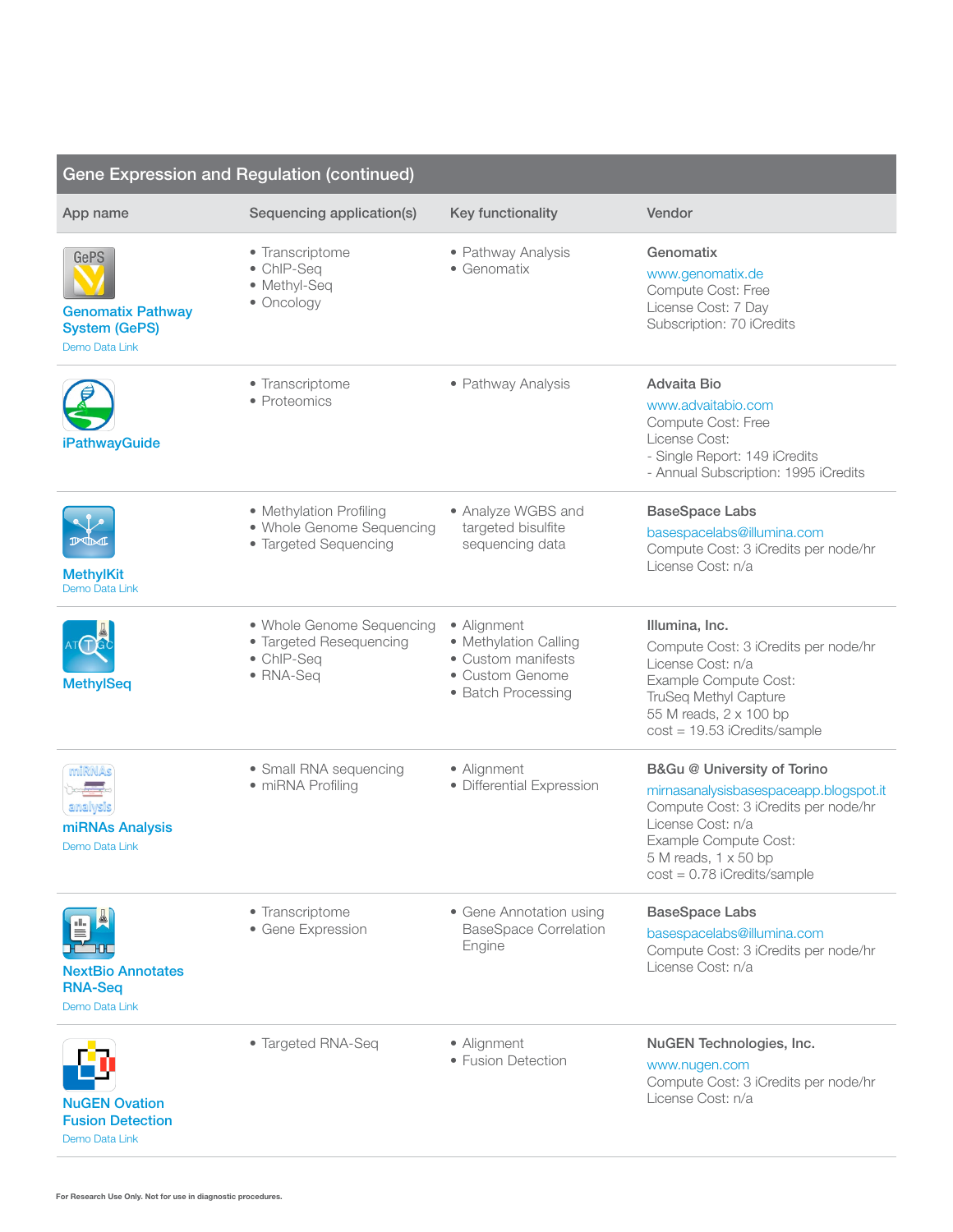| <b>Gene Expression and Regulation (continued)</b>                              |                                             |                                                                                                                                                                                      |                                                                                                                                                                                                                                          |
|--------------------------------------------------------------------------------|---------------------------------------------|--------------------------------------------------------------------------------------------------------------------------------------------------------------------------------------|------------------------------------------------------------------------------------------------------------------------------------------------------------------------------------------------------------------------------------------|
| App name                                                                       | Sequencing application(s)                   | Key functionality                                                                                                                                                                    | Vendor                                                                                                                                                                                                                                   |
| <b>RNA Express</b><br>Demo Data Link                                           | • Transcriptome Mining<br>• Gene Expression | • Assembly of novel<br>transcripts with STAR<br>· Differential Expression with<br><b>DESeq</b>                                                                                       | Illumina, Inc.<br>Compute Cost: 3 iCredits per node/hr<br>License Cost: n/a<br>Example Compute Cost:<br>mRNA: 25 M reads, 2 x 75 bp<br>$cost = 2.28$ iCredits/sample<br>totalRNA: 50 M reads, 2 x 75 bp<br>$cost = 4.55$ iCredits/sample |
| <b>RNA-Seq Alignment</b><br>Demo Data Link<br>Demo Data Link<br>Demo Data Link | • Transcriptome Mining<br>• Gene Expression | • Alignment (STAR or TopHat)<br>• Gene Counts<br>• Transcripts Counts<br>• Annotation<br>• Variant Calling<br>• Fusion Detectin<br>• Novel Transcript Assembly<br>• Batch Processing | Illumina, Inc.<br>1.8 License Cost: n/a<br>Example Compute Cost:<br>mRNA: 25 M reads, 2 x 75 bp<br>$cost = 6.02$ iCredits/sample<br>totalRNA: 50 M reads, 2 x 75 bp<br>cost = 12.04 iCredits/sample                                      |
| <b>Small RNA</b><br>Demo Data Link                                             | • Small RNA sequencing<br>• miRNA Profiling | • Alignment<br>• Classification of miRNAs,<br>isomiRs, and piRNAs<br>• Novel miRNA & pre-miRNA<br>discovery<br>· Differential Expression<br>• Batch processing                       | Illumina, Inc.<br>Compute Cost: 3 iCredits per node/hr<br>License Cost: n/a                                                                                                                                                              |
| <b>SureCell RNA Single-Cell</b><br>Demo Data Link<br>Demo Data Link            | • Transcriptome Mining<br>• Gene Expression | • Cell Counts<br>• Alignment<br>• Gene Counts<br>• Cell Filtering<br>• Transcripts Counts<br>• Reporting                                                                             | Illumina, Inc.<br>Compute Cost: 3 iCredits per node/hr<br>License Cost: n/a<br>Example Compute Cost:<br>1000 cells, 100 K reads/cell<br>100 M reads, 1 x 75 bp<br>$cost = 8.15$ iCredits/sample                                          |
| <b>TruSeq Targeted RNA</b><br>Demo Data Link                                   | • Targeted Gene Expression                  | • Gene Expression                                                                                                                                                                    | Illumina, Inc.<br>Compute Cost: 3 iCredits per node/hr<br>License Cost: n/a                                                                                                                                                              |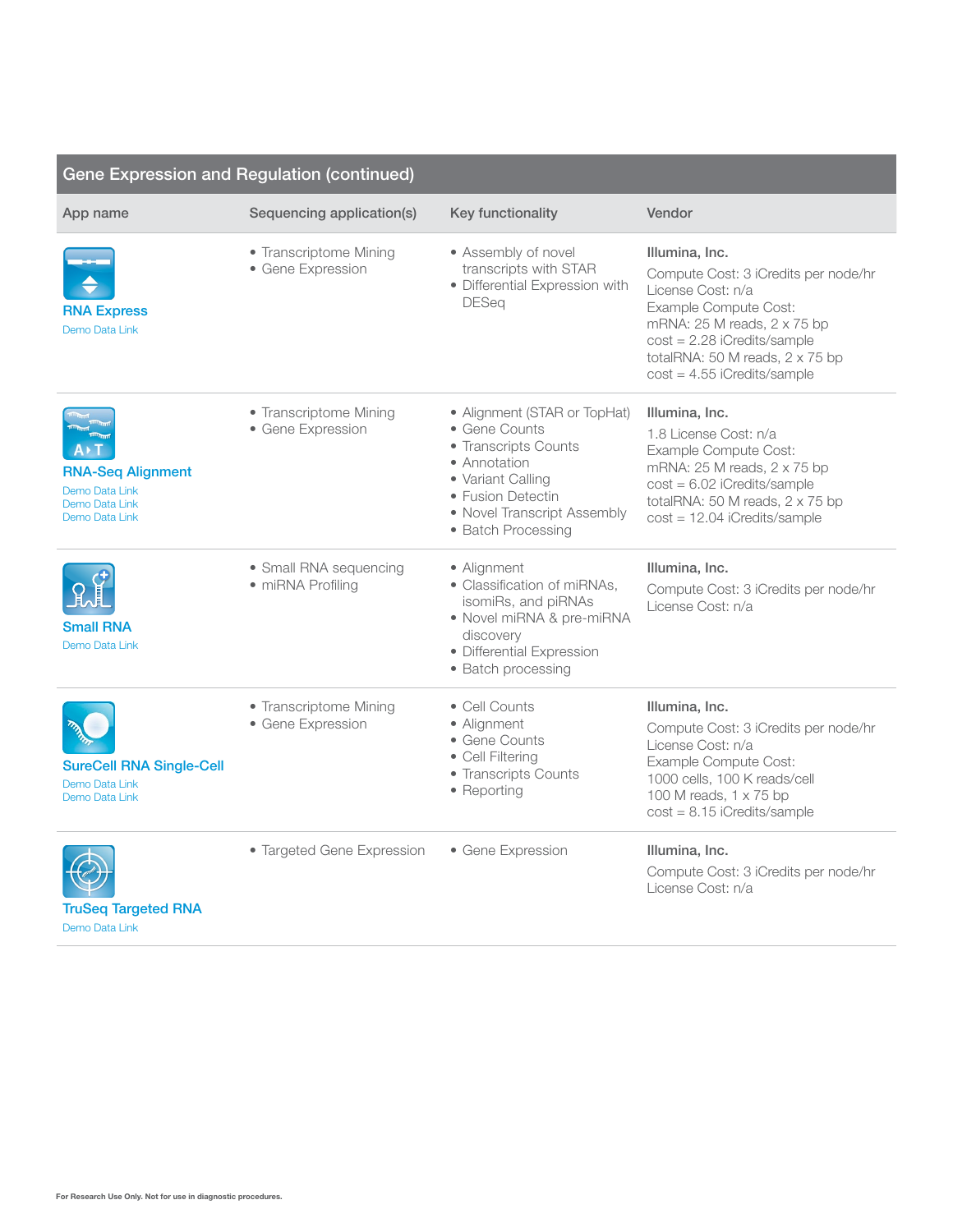| <b>Microbial Genomics and Metagenomics</b>                       |                                                         |                                                                                              |                                                                                                                                                                                                                                                                 |
|------------------------------------------------------------------|---------------------------------------------------------|----------------------------------------------------------------------------------------------|-----------------------------------------------------------------------------------------------------------------------------------------------------------------------------------------------------------------------------------------------------------------|
| App name                                                         | Sequencing application(s)                               | Key functionality                                                                            | Vendor                                                                                                                                                                                                                                                          |
| <b>16S Metagenomics</b><br>Demo Data Link                        | • 16S rRNA Microbial<br><b>Communities Profiling</b>    | • Taxonomic classification of<br>microbial communities<br>• Batch processing                 | Illumina, Inc.<br>Compute Cost: 3 iCredits per node/hr<br>License Cost: n/a<br>Example Compute Cost:<br>100 K reads, 2 x 300 bp<br>$cost = 1.28$ iCredits/sample                                                                                                |
| DeepChek <sup>®</sup> -HBV<br>Demo Data Link                     | • Viral Typing:<br>- $\mathsf{HBV}$<br>- HCV<br>$-$ HIV | • Viral Typing<br>• Drug Resistance                                                          | ABL S.A.<br>ablsa.com/diagnostic-solutions/<br>deepchek-assays<br>Compute Cost: Free<br>License Cost: 40 iCredits                                                                                                                                               |
| DeepChek <sup>®</sup> -HCV<br>Demo Data Link                     | • Viral Typing:<br>$-$ HBV<br>- HCV<br>$-$ HIV          | • Viral Typing<br>• Drug Resistance                                                          | ABL S.A.<br>ablsa.com/diagnostic-solutions/<br>deepchek-assays<br>Compute Cost: Free<br>License Cost: 45 iCredits                                                                                                                                               |
| DeepChek <sup>®</sup> -HIV<br>Demo Data Link                     | • Viral Typing:<br>$-$ HBV<br>- HCV<br>- $HIV$          | • Viral Typing<br>• Drug Resistance                                                          | ABL S.A.<br>ablsa.com/diagnostic-solutions/<br>deepchek-assays<br>Compute Cost: Free<br>License Cost: 65 iCredits                                                                                                                                               |
| <b>GENIUS Metagenomics:</b><br><b>Know Now</b><br>Demo Data Link | • Metagenomics                                          | • Bacterial ID                                                                               | CosmosID<br>www.cosmosid.com/basespace-landing<br>Compute Cost: 3 iCredits per node/hr<br>License Cost: n/a                                                                                                                                                     |
| <b>ANTIA</b><br>IgReC<br>Demo Data Link                          | • Targeted Sequencing<br>• RNA-Sea<br>· Immunology      | • Reconsts full-length<br>adaptive immune<br>repertoires from<br>Rep-Seq data<br>• Alignment | Center for Algorithmic Biotech.<br>yana-safonova.github.io/<br>ig_repertoire_constructor<br>igtools_support@googlegroups.com<br>Compute Cost: 3 iCredits per node/hr<br>License Cost: n/a                                                                       |
| <b>Kraken Metagenomics</b><br>Demo Data Link                     | • Shotgun Metagenomics                                  | • Host DNA Removal<br>• Taxonomic Classification                                             | <b>BaseSpace Labs</b><br>basespacelabs@illumina.com<br>Compute Cost: 3 iCredits per node/hr<br>License Cost: n/a<br>Example Compute Cost:<br>4 M reads, 2 x 300 bp<br>$cost = 1.16$ iCredits/sample<br>40 M reads, 2 x 300 bp<br>$cost = 11.16$ iCredits/sample |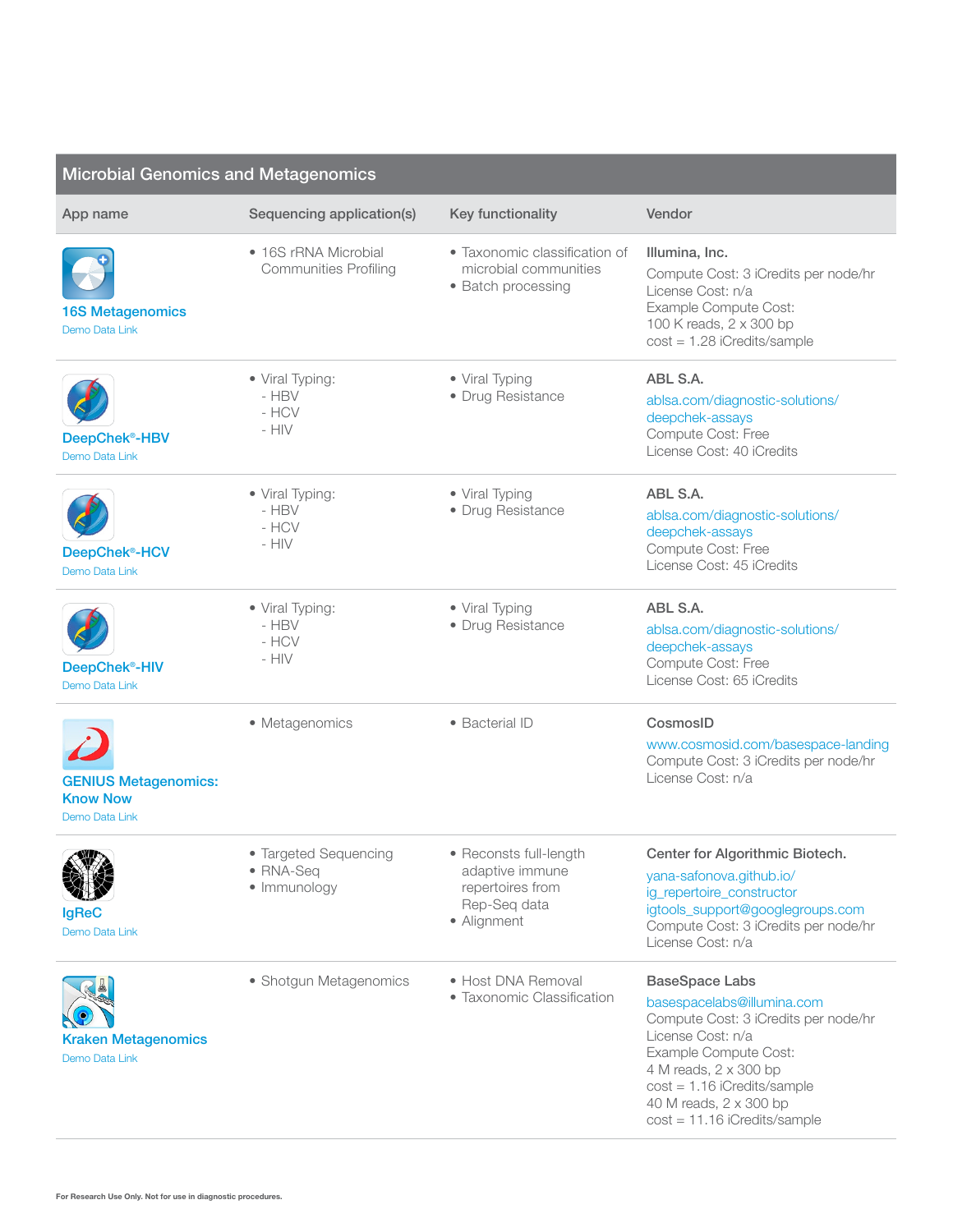| Microbial Genomics and Metagenomics (continued)                              |                                                    |                                                                                                               |                                                                                                                                                                                              |
|------------------------------------------------------------------------------|----------------------------------------------------|---------------------------------------------------------------------------------------------------------------|----------------------------------------------------------------------------------------------------------------------------------------------------------------------------------------------|
| App name                                                                     | Sequencing application(s)                          | Key functionality                                                                                             | Vendor                                                                                                                                                                                       |
| MetaPhIAn<br>Demo Data Link                                                  | • Metagenomics                                     | • Phylogenetic Analysis                                                                                       | The Huttenhower Lab<br>huttenhower.sph.harvard<br>edu/metaphlan<br>Compute Cost: 3 iCredits per node/hr<br>License Cost: n/a                                                                 |
| <b>MiXCR Immune</b><br><b>Repertoire Analyzer</b><br>Demo Data Link          | • Targeted Sequencing<br>• RNA-Seq<br>· Immunology | • Alignment<br>· Visualization                                                                                | MILaboratory<br>milaboratory.com<br>support@milaboratory.com<br>Compute Cost: 3 iCredits per node/hr<br>License Cost: n/a                                                                    |
| <b>PEDANT</b><br><b>PEDANT™</b><br><b>SequenceAnalyzer</b><br>Demo Data Link | • Microbial                                        | · Bacterial Sequence<br>Analysis                                                                              | <b>Biomax Informatics AG</b><br>http://www.biomax.com/product/<br>pedant-pro-sequence-analysis-suite<br>Compute Cost: Free<br>License Cost: - 15 KB - 2 iCredits                             |
| Prokka<br><b>Prokka Genome</b><br>Annotation<br>Demo Data Link               | • Microbial                                        | • Prokaryotic Genome<br>Annotation                                                                            | <b>BaseSpace Labs</b><br>basespacelabs@illumina.com<br>Compute Cost: 3 iCredits per node/hr<br>License Cost: n/a                                                                             |
| <b>QIIME Preprocessing</b><br>Demo Data Link                                 | • Microbiome Analysis                              | • Taxonomic classification of<br>microbial communities<br>• Phylogenetic reconstruction<br>• Batch processing | <b>QIIME Development Team</b><br>qiime.org<br>Compute Cost: 3 iCredits per node/hr<br>License Cost: n/a<br>Example Compute Cost:<br>100 K reads, 2 x 300 bp<br>$cost = 0.04$ iCredits/sample |
| <b>QIIME Visualizations</b><br>Demo Data Link                                | • Microbiome Analysis                              | • Visualization                                                                                               | QIIME Development Team<br>qiime.org<br>Compute Cost: 3 iCredits per node/hr<br>License Cost: n/a<br>Example Compute Cost:<br>100 K reads, 2 x 300 bp<br>$cost = 0.71$ iCredits/sample        |

## For Research Use Only. Not for use in diagnostic procedures.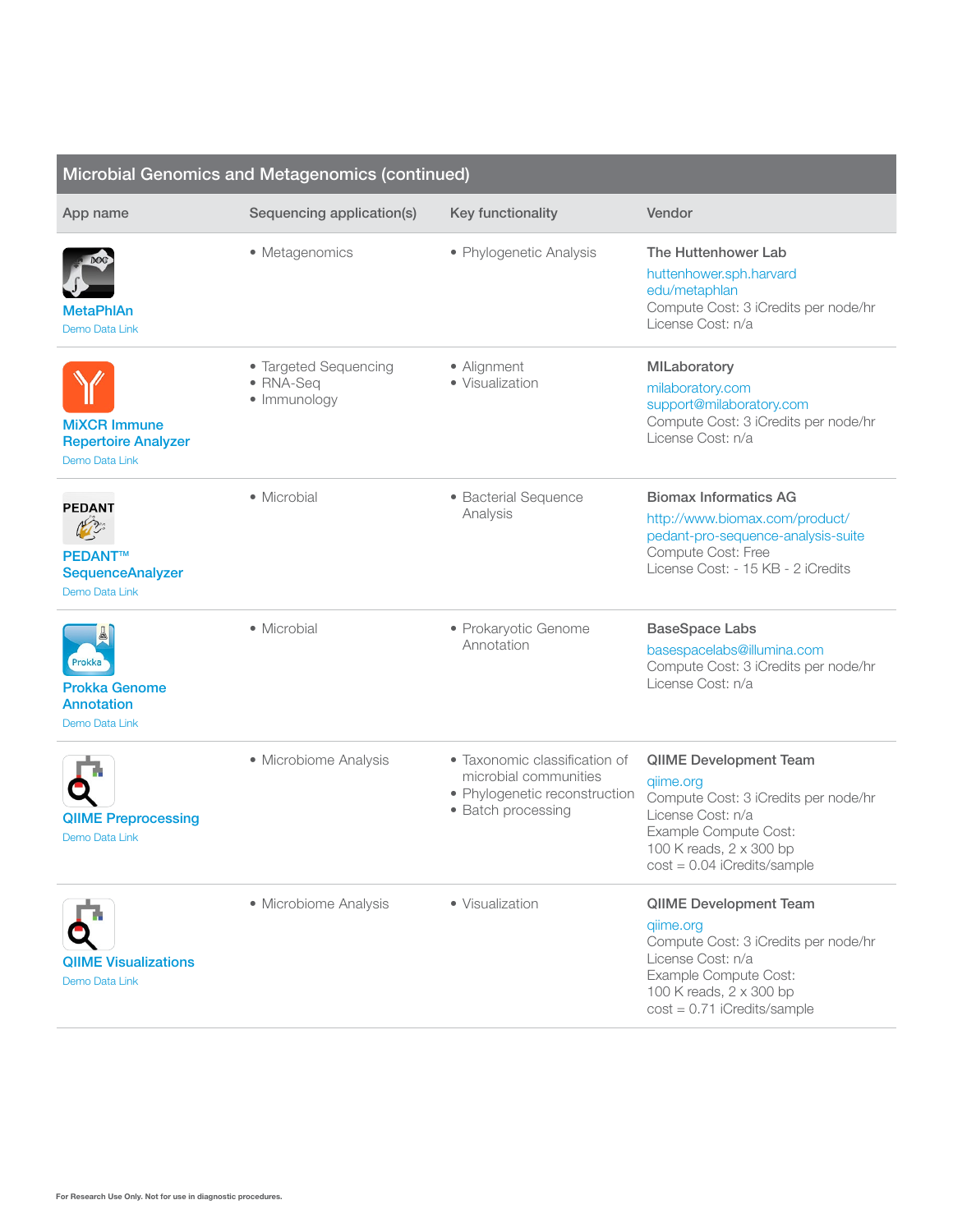| Microbial Genomics and Metagenomics (continued)                |                                |                                                      |                                                                                                                                                                                                                                          |
|----------------------------------------------------------------|--------------------------------|------------------------------------------------------|------------------------------------------------------------------------------------------------------------------------------------------------------------------------------------------------------------------------------------------|
| App name                                                       | Sequencing application(s)      | Key functionality                                    | Vendor                                                                                                                                                                                                                                   |
| Rescaf<br><b>Rescaf</b>                                        | • Microbial                    | • Improves quality of scaffold<br>sequences          | <b>BaseSpace Labs</b><br>basespacelabs@illumina.com<br>Compute Cost: 3 iCredits per node/hr<br>License Cost: n/a                                                                                                                         |
| <b>SEAR: Antibiotic</b><br><b>Resistance</b><br>Demo Data Link | • Metagenomics<br>· Microbiome | • Construct Antimicrobial<br><b>Resistance Genes</b> | University of Cambridge<br>github.com/will-rowe/SEAR<br>Compute Cost: 3 iCredits per node/hr<br>License Cost: n/a                                                                                                                        |
| <b>SPAdes Genome</b><br><b>Assembler</b><br>Demo Data Link     | • Microbial                    | • De novo Assembly                                   | <b>Algorithmic Biology Lab</b><br>cab.spbu.ru/spades<br>Compute Cost: 3 iCredits per node/hr<br>License Cost: n/a<br>Example Compute Cost:<br>5 MB genome with 100x coverage<br>833 K reads, 2 x 300 bp<br>$cost = 7.30$ iCredits/sample |
| <b>SRST2</b><br>Demo Data Link<br>Demo Data Link               | • Microbial ID                 | • MLST Typing                                        | <b>BaseSpace Labs</b><br>basespacelabs@illumina.com<br>Compute Cost: 3 iCredits per node/hr<br>License Cost: n/a                                                                                                                         |
| <b>SGA</b><br><b>String Graph Assembler</b><br>Demo Data Link  | • Mid-size Genome<br>Assembler | • Assembly                                           | <b>BaseSpace Labs</b><br>basespacelabs@illumina.com<br>Compute Cost: 3 iCredits per node/hr<br>License Cost: n/a                                                                                                                         |
| <b>Velvet de novo Assembly</b><br>Demo Data Link               | • Microbial                    | · de novo Assembly                                   | <b>BaseSpace Labs</b><br>basespacelabs@illumina.com<br>Compute Cost: 3 iCredits per node/hr<br>License Cost: n/a<br>Example Compute Cost:<br>5 MB genome with 100x coverage<br>833 K reads, 2 x 300 bp<br>$cost = 1.53$ iCredits/sample  |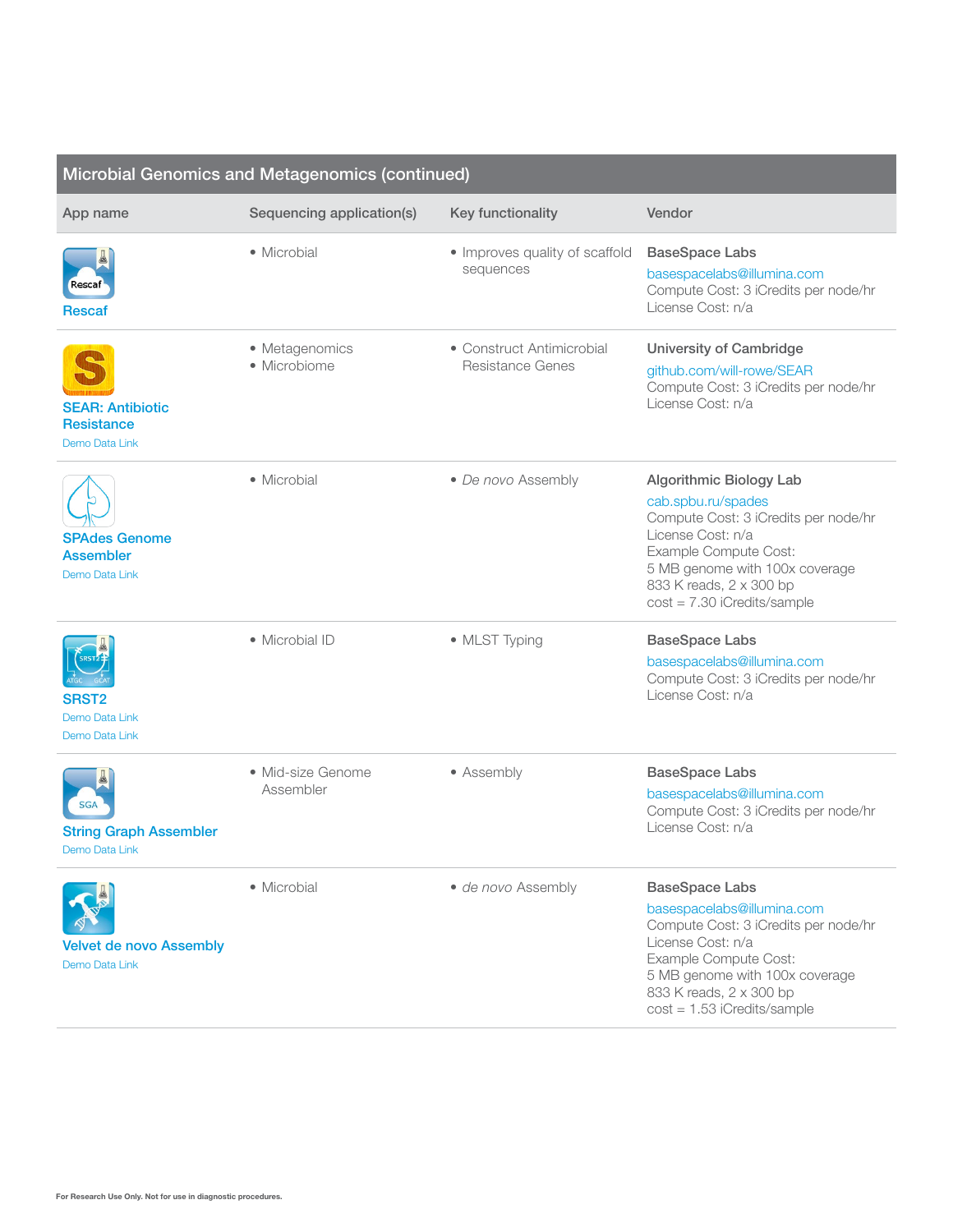| <b>Proteomics</b>                                               |                             |                                                                              |                                                                                                                       |
|-----------------------------------------------------------------|-----------------------------|------------------------------------------------------------------------------|-----------------------------------------------------------------------------------------------------------------------|
| App name                                                        | Sequencing application(s)   | Key functionality                                                            | Vendor                                                                                                                |
| <b>OpenSWATH</b><br>Demo Data Link                              | • Mass Spec<br>• Proteomics | • Protein Analysis                                                           | Aebersold Group @ ETH Zurich<br>www.openswath.org<br>Compute Cost: 3 iCredits per node/hr<br>License Cost: n/a        |
| <b>OpenSWATH</b><br><b>Assay Generator</b><br>Demo Data Link    | • Mass Spec<br>• Proteomics | • Protein Analysis                                                           | Aebersold Group @ ETH Zurich<br>www.openswath.org<br>Compute Cost: 3 iCredits per node/hr<br>License Cost: n/a        |
| <b>Protein Expression</b><br><b>Assembler</b><br>Demo Data Link | • Mass Spec<br>• Proteomics | • Protein Analysis                                                           | <b>SCIEX</b><br>sciex.com<br>swathcloudsupport@sciex.com<br>Compute Cost: Free<br>License Cost: n/a                   |
| <b>Protein Expression</b><br><b>Extractor</b><br>Demo Data Link | • Mass Spec<br>• Proteomics | • Protein Analysis                                                           | <b>SCIEX</b><br>sciex.com<br>swathcloudsupport@sciex.com<br>Compute Cost: 3 iCredits per node/hr<br>License Cost: n/a |
| <b>Protein Expression</b><br><b>Workflow</b><br>Demo Data Link  | • Mass Spec<br>• Proteomics | • Protein Analysis                                                           | <b>SCIEX</b><br>sciex.com<br>swathcloudsupport@sciex.com<br>Compute Cost: Free<br>License Cost: n/a                   |
| <b>RNA-Seq Translator</b>                                       | • Proteomics<br>• RNA-Seq   | · Uses de novo<br>transcriptome assembly<br>to generate protein<br>sequences | <b>Yale University</b><br>rob.kitchen@yale.edu<br>Compute Cost: 3 iCredits per node/hr<br>License Cost: n/a           |